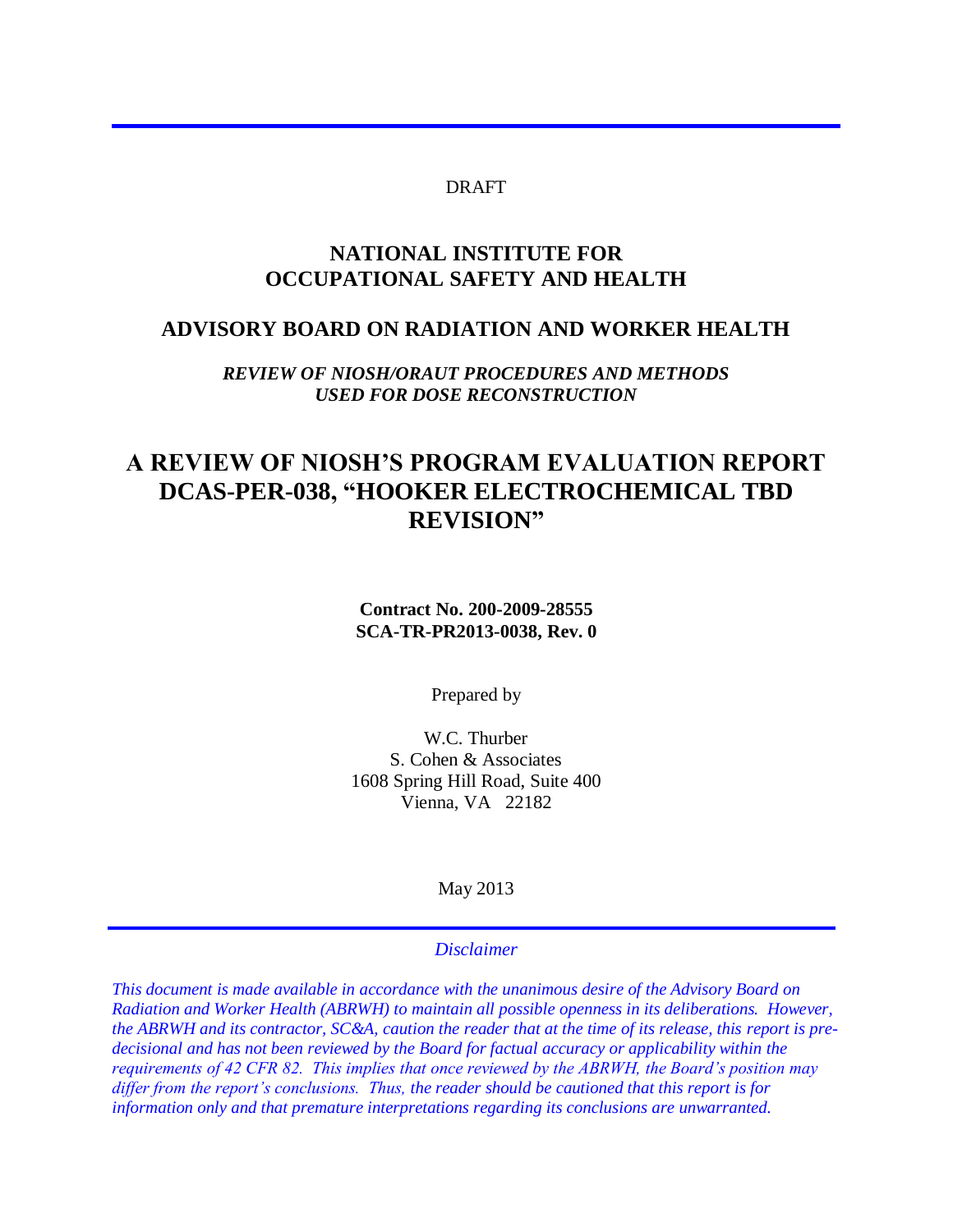| <b>Effective Date:</b> | Revision No. | Document No.       | Page No. |
|------------------------|--------------|--------------------|----------|
| 2013<br>May 20.        |              | SCA-TR-PR2013-0038 | of 16    |

| S. COHEN & ASSOCIATES:                                                                                                   | Document No.               |
|--------------------------------------------------------------------------------------------------------------------------|----------------------------|
|                                                                                                                          | SCA-TR-PR2013-0038         |
| <b>Technical Support for the Advisory Board on</b>                                                                       | <b>Effective Date:</b>     |
| <b>Radiation &amp; Worker Health Review of</b>                                                                           | Draft — May 20, 2013       |
| <b>NIOSH Dose Reconstruction Program</b>                                                                                 | Revision No. $0 - (Draff)$ |
| A REVIEW OF NIOSH'S PROGRAM<br><b>EVALUATION REPORT</b><br>DCAS-PER-038, "HOOKER<br><b>ELECTROCHEMICAL TBD REVISION"</b> | Page 2 of 16               |
| Task Manager:                                                                                                            | Supersedes:                |
|                                                                                                                          | N/A                        |
| Date:<br>U. Hans Behling, PhD                                                                                            |                            |
|                                                                                                                          | Reviewer(s):               |
| Project Manager:                                                                                                         |                            |
|                                                                                                                          | Hans Behling               |
| Date:<br>John Stiver, MS, CHP                                                                                            | <b>John Mauro</b>          |
|                                                                                                                          |                            |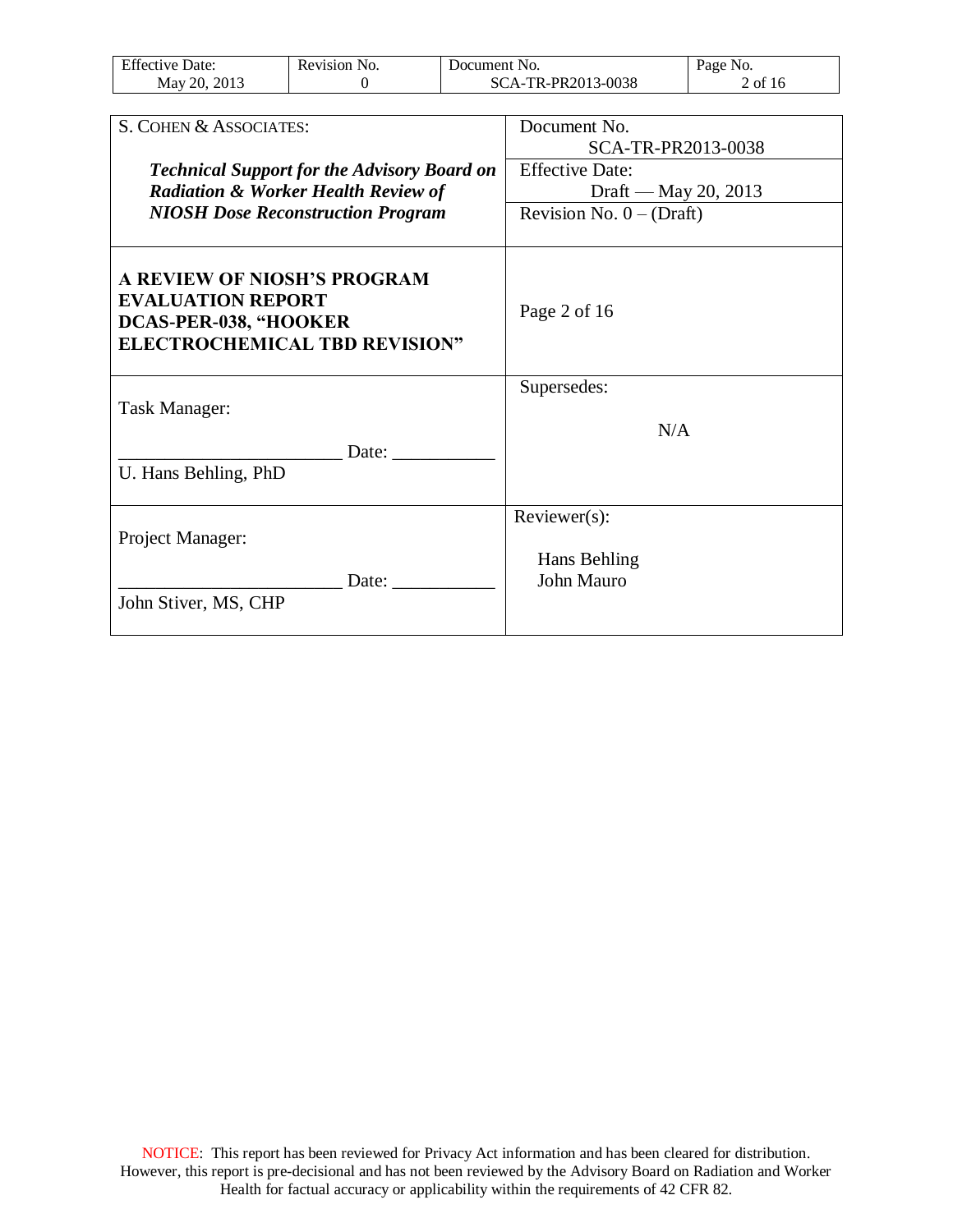| T C<br>Jate:<br>Effective L | NO.<br>Revision | Jocument No.             | N <sub>O</sub> .<br>Page |
|-----------------------------|-----------------|--------------------------|--------------------------|
| 2013<br>May 20.             |                 | -TR-PR2013-0038<br>SCA-T | of 16                    |

# **TABLE OF CONTENTS**

| 1.0 |                                                                                                                                                                                                                                            |  |
|-----|--------------------------------------------------------------------------------------------------------------------------------------------------------------------------------------------------------------------------------------------|--|
| 2.0 | Subtask 1: Identify the Circumstances that Necessitated the Need for DCAS-PER-                                                                                                                                                             |  |
| 3.0 | Subtask 2: Assess NIOSH's Evaluation/Characterization of the Issues and Their                                                                                                                                                              |  |
| 4.0 | Subtask 3: Assess NIOSH's Specific Methods for Corrective Action10                                                                                                                                                                         |  |
| 5.0 | Subtask 4: Evaluate the PER's Stated Approach for Identifying the Universe of<br>Potentially Affected Dose Reconstructions; and Assess the Criteria by Which a<br>Subset of Potentially Affected Dose Reconstructions Was Selected for Re- |  |
|     |                                                                                                                                                                                                                                            |  |
| 6.0 | Subtask 5: Conduct Audits of Dose Reconstructions Affected by OCAS-PER-038 13                                                                                                                                                              |  |
| 7.0 |                                                                                                                                                                                                                                            |  |
|     | Attachment A: Comparison of Assigned Doses and Intake Rates (Source – DCAS 2012)15                                                                                                                                                         |  |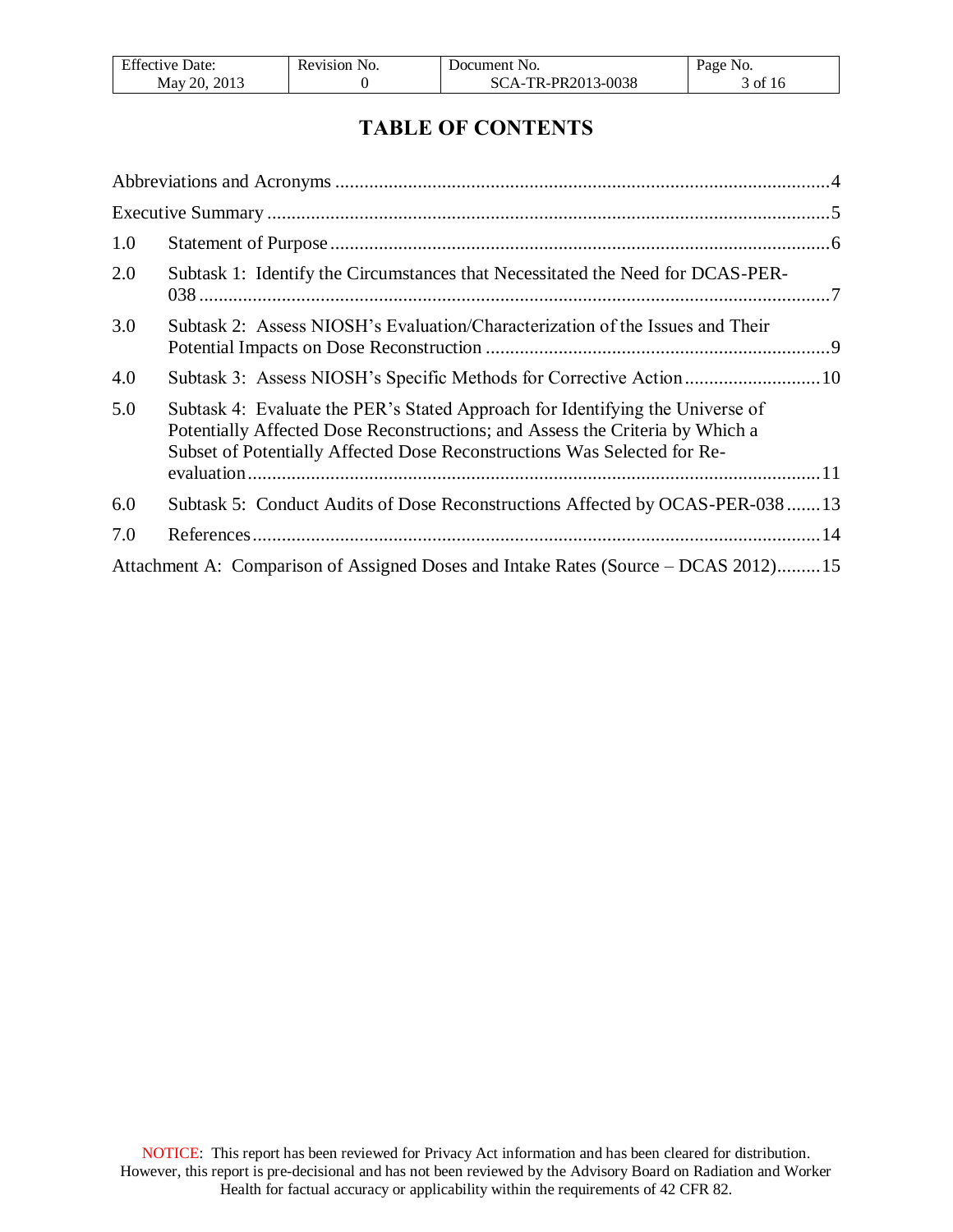| <b>Effective Date:</b> | Revision No. | Document No.       | NO.<br>Page |
|------------------------|--------------|--------------------|-------------|
| 2013<br>May 20.        |              | SCA-TR-PR2013-0038 | 4 of 16     |

# **ABBREVIATIONS AND ACRONYMS**

<span id="page-3-0"></span>

| <b>ABRWH</b> | Advisory Board on Radiation and Worker Health         |
|--------------|-------------------------------------------------------|
| <b>DCAS</b>  | Division of Compensation Analysis and Support         |
| dpm          | disintegrations per minute                            |
| <b>IREP</b>  | Interactive RadioEpidemiological Program              |
| <b>MCNPX</b> | Monte Carlo N-Particle eXtended                       |
| mr           | milliroentgen                                         |
| mrem         | millirem                                              |
| <b>NIOSH</b> | National Institute for Occupational Safety and Health |
| <b>OCAS</b>  | Office of Compensation Analysis and Support           |
| <b>ORAUT</b> | Oak Ridge Associated Universities Team                |
| pCi          | picocurie                                             |
| <b>PEP</b>   | <b>Program Evaluation Plan</b>                        |
| <b>PER</b>   | <b>Program Evaluation Report</b>                      |
| <b>POC</b>   | probability of causation                              |
| SC&A         | S. Cohen and Associates (SC&A, Inc.)                  |
| <b>TBD</b>   | <b>Technical Basis Document</b>                       |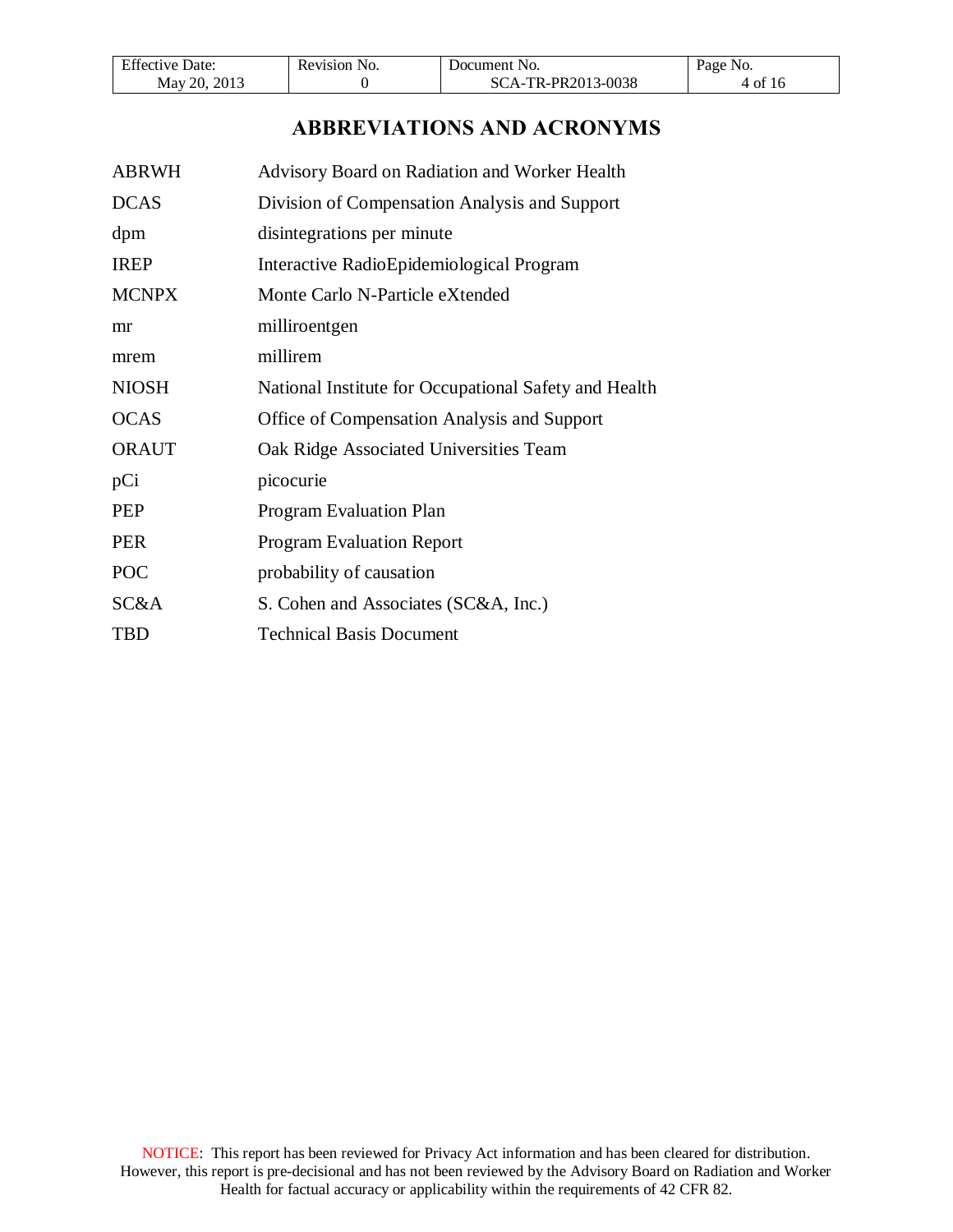| <b>Effective Date:</b> | Revision No. | Document No.       | Page No. |
|------------------------|--------------|--------------------|----------|
| May 20, 2013           |              | SCA-TR-PR2013-0038 | 5 of 16  |

# **EXECUTIVE SUMMARY**

<span id="page-4-0"></span>SC&A has been requested by the Advisory Board on Radiation and Worker Health (ABRWH) to conduct an audit of the Program Evaluation Report (PER) OCAS-PER-0038, *Hooker Electrochemical TBD Revisions*, which was prompted by revisions to *Appendix AA – Hooker Electrochemical Company* of TBD-6001. These revisions were incorporated into a stand-alone technical basis document (TBD), *Technical Basis Document for the Hooker Electrochemical Company*, DCAS-TKBS-0009 (DCAS 2011a).

In OCAS-PER-038, NIOSH developed criteria to screen claims that had been reviewed prior to the publication of DCAS-TKBS-0009 for the impact of any changes to dose reconstructions that would result from use of the Hooker TBD. NIOSH found that 53 claims met the screening criteria for re-examination. Of these, 33 claims were eliminated for various reasons, such as the worker had already been classified in a job that maximized doses. Probabilities of causation (POCs) were calculated for the remaining 20 claims and for every claim, the POC was less than 50%. SC&A believes that the claim selection criteria in the PER properly identified the population of claims requiring re-examination and that the PER was being correctly implemented given the changes to the TBD. However, there may be a need for additional changes to the TBD based on SC&A's recent review of that document. The findings from that review have not yet been considered by NIOSH and the appropriate ABRWH Work Group.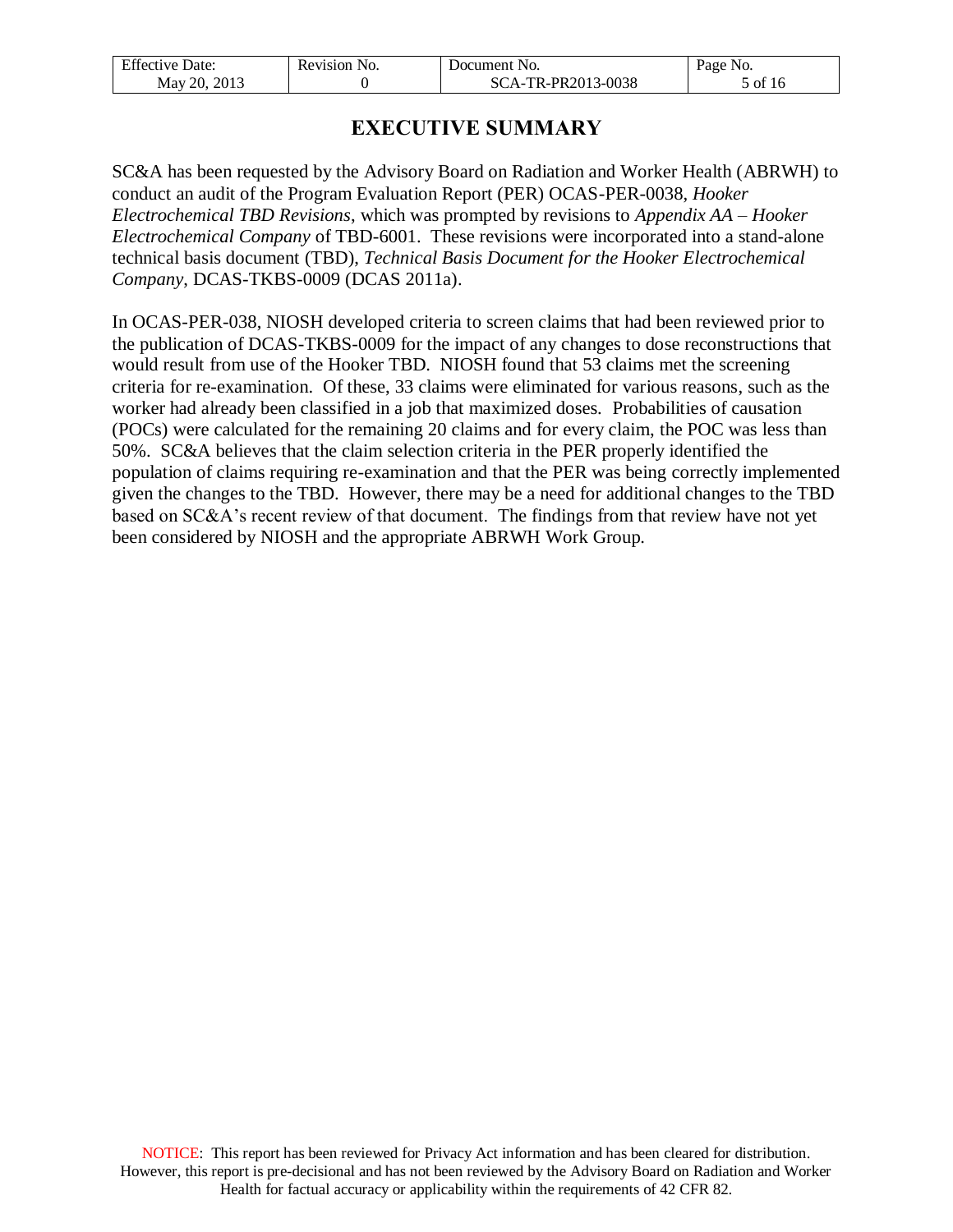| <b>Effective Date:</b> | Revision No. | Document No.       | Page No. |
|------------------------|--------------|--------------------|----------|
| May 20, 2013           |              | SCA-TR-PR2013-0038 | 6 of 16  |

### **1.0 STATEMENT OF PURPOSE**

<span id="page-5-0"></span>To support dose reconstruction, the National Institute for Occupational Safety and Health (NIOSH) and the Oak Ridge Associated Universities Team (ORAUT) assembled a large body of guidance documents, workbooks, computer codes, and tools. In recognition of the fact that all of these supporting elements in dose reconstruction may be subject to revisions, provisions exist for evaluating the effect of such programmatic changes on the outcome of previously completed dose reconstructions. Such revisions may be prompted by document revisions due to new information, misinterpretation of guidance, changes in policy, and/or programmatic improvements.

The process for evaluating potential impacts of programmatic changes on previously completed dose reconstructions has been documented in OCAS-PR-008, *Preparation of Program Evaluation Reports and Program Evaluation Plans*, Revision 2 (OCAS 2006). That document describes the format and methodology to be employed in preparing a Program Evaluation Report (PER) and a Program Evaluation Plan (PEP).

A PER provides a critical evaluation of the effect(s) that a given issue/programmatic change may have on previously completed dose reconstructions. A PER includes a qualitative and, in some cases, quantitative assessment of potential impacts. Most important in this assessment is the potential impacts on the probability of causation (POC) of previously completed dose reconstructions with POCs of <50%.

As needed, a PEP may be issued that serves as a formal notification of an impending PER. The PEP provides a preliminary description of the issue(s) that will be addressed in the PER, and summarizes the likely scope of the effort required to complete the PER.

SC&A has been tasked by the Advisory Board to conduct an audit of DCAS-PER-038, *Hooker Electrochemical TBD Revision* (DCAS 2012). In conducting the PER review, SC&A is committed to perform five subtasks, each of which is discussed in this report.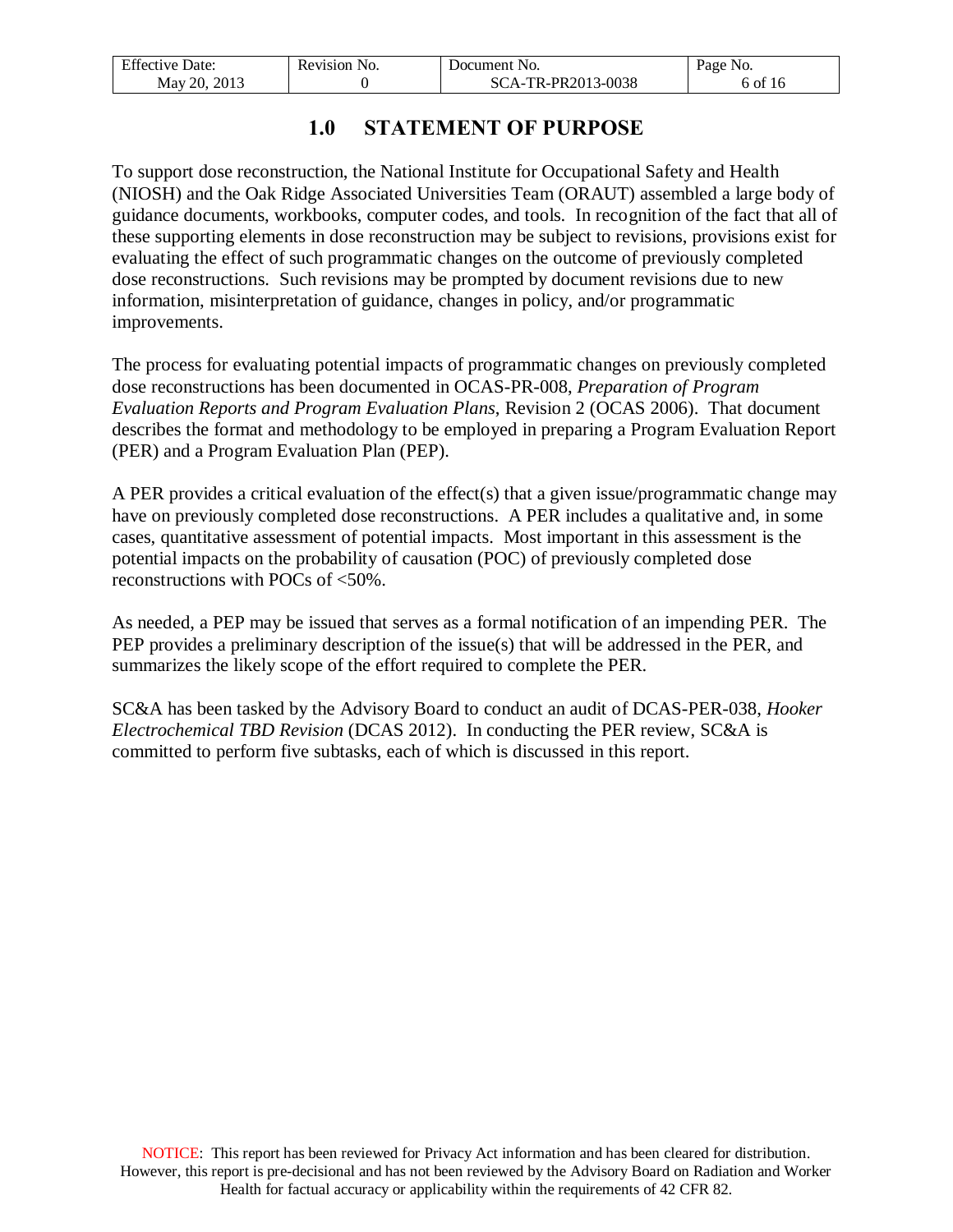| <b>Effective Date:</b> | Revision No. | Document No.       | Page No. |
|------------------------|--------------|--------------------|----------|
| May 20, 2013           |              | SCA-TR-PR2013-0038 | ' of 16  |

#### <span id="page-6-0"></span>**2.0 SUBTASK 1: IDENTIFY THE CIRCUMSTANCES THAT NECESSITATED THE NEED FOR DCAS-PER-038**

On June 15, 2006, NIOSH issued *Appendix AA – Hooker Electrochemical Company* (Battelle 2007) to Battelle-TBD-6001(Battelle 2006). The purpose of Appendix AA was to describe the use of TBD-6001 for performing dose reconstructions for Hooker employees.

Based on initial reviews, NIOSH determined that TBD-6001 should be cancelled and that the various site-specific appendices to that report would be re-issued as stand-alone TBDs. On April 4, 2011, NIOSH issued DCAS-TKBS-0009, *Technical Basis Document for Hooker Electrochemical Company* (DCAS 2011a), replacing Appendix AA. Changes noted by NIOSH included:

*Changes Battelle-TBD-6001 Appendix to a standalone document. Revises dose models to eliminate dependence on Battelle-TBD-6001. Provides more detailed description of dose models. Incorporate review comments.*

Subsequently, on June 17, 2011, NIOSH issued Revision 1 to DCAS-TKBS-0009 with the following changes (DCAS 2011b):

*Revision initiated to correct errors in Tables 2, 3, and 6. Renumber tables after Table 4. Added language on page 10 to indicate the 95th percentile of the airborne values was used. Corrected typographical errors on page*[s] *7 and 14.* 

On July 24, 2012, NIOSH issued DCAS-PER-038 to address the impacts that use of DCAS-TKBS-0009 Revision 0 and Revision 1 would have on previously completed dose reconstructions.

It is important to note that, after the PER was issued, SC&A was requested by the ABRWH to review DCAS-TKBS-0009. SC&A's review published in March 2013 identified several findings that have not been yet been discussed and resolved (SC&A 2013). Based on the review presented here, SC&A concludes that the criteria developed in the PER to select claims for review and the methods used to review these selected claims against TKBS-0009 are appropriate. However, until SC&A's findings regarding TKBS-0009 are resolved, an open issue remains as to whether the claims were reviewed against a technically correct baseline. For completeness, SC&A's findings based on its review of DCAS-TKBS-0009 are listed below.

*Finding 1. NIOSH should review the assumptions regarding the composition of the incoming slag and the outgoing concentrate in light of the new material provided in Thomas 1944.*

*Finding 2: NIOSH should re-examine its position that external exposures were based on slag input to the leaching process of 10 tons per month. It is possible that external exposures are understated by a factor of about 5.*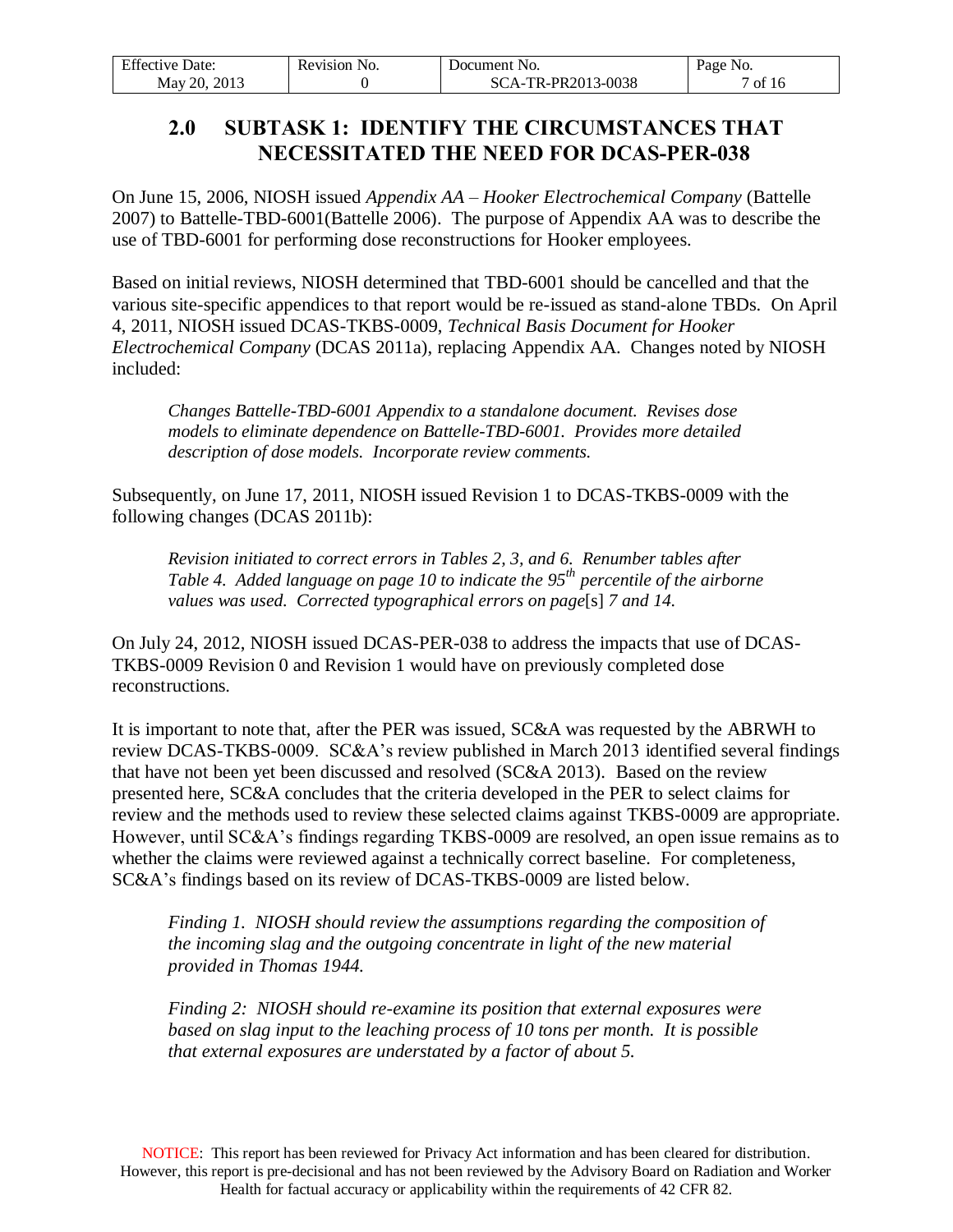| <b>Effective Date:</b> | Revision No. | Document No.       | Page No. |
|------------------------|--------------|--------------------|----------|
| May 20, 2013           |              | SCA-TR-PR2013-0038 | 8 of 16  |

*Finding 3. The basis for assuming that internal exposure from slag dust occurred 5% of the time needs to re-examined as does the assumption that the concentrate contained 2% U. It appears that the exposure time is understated by about a factor of five and the amount of uranium in the concentrate is understated by at least a factor of 2.5.*

*Finding 4: NIOSH should review the ingestion intake to ensure that it is calculated in a manner consistent with calculation of the inhalation intake.*

*Finding 5: NIOSH should confirm that the correct units of measure are cited in Tables 2 and 3.*

*Finding 6: NIOSH should review the units of measure for the photon DCF in Table 4 and determine if they are correct. If the units are correct, the text needs to be revised to discuss exposure rates rather than dose rates.*

It is apparent that some of these findings have implications regarding the doses received by Hooker employees.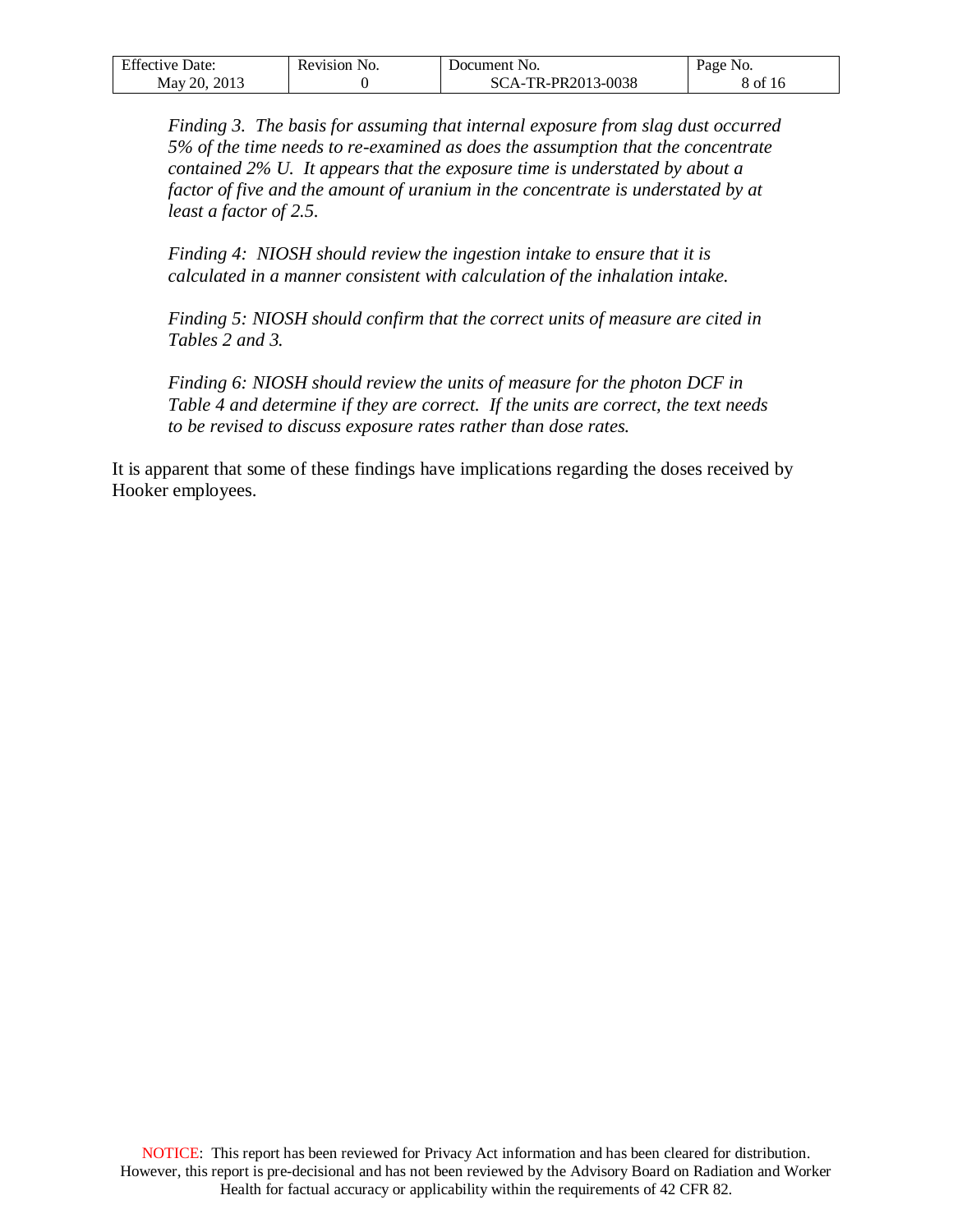<span id="page-8-0"></span>

| <b>Effective Date:</b> | Revision No. | Document No.       | Page No. |
|------------------------|--------------|--------------------|----------|
| May 20, 2013           |              | SCA-TR-PR2013-0038 | 9 of 16  |

#### **3.0 SUBTASK 2: ASSESS NIOSH'S EVALUATION/CHARACTERIZATION OF THE ISSUES AND THEIR POTENTIAL IMPACTS ON DOSE RECONSTRUCTION**

Under Subtask 2, SC&A is to ensure that PER issue(s) is/are fully addressed and characterized in the PER.

Section 2.0 of PER-038 notes that no doses or intakes were higher in Revision 1 than in Revision 0 of TKBS-0009. (See Attachment A from TKBS-0009 included here also as Attachment A). Consequently, comparisons were made between Revision 1 and Appendix AA.

Inhalation intakes were marginally higher for "operators" in Appendix AA, but were lower for all other job categories compared to Revision 1. Inhalation intakes for the residual period were unchanged. Consequently, the internal dose during the residual period did not need to be reconsidered.

The external gamma dose was lower in Revision 1 for both the operational and residual periods. External doses to the hands and forearms and to the skin other than the hands and forearms were lower in Revision 1 for the operational period but higher for the residual period.

Based on this assessment, doses that increased in Revision 1 compared to Appendix AA included:

- Inhalation intakes during the operational period for all job categories except "operators"
- Skin doses during the residual period for all job categories

.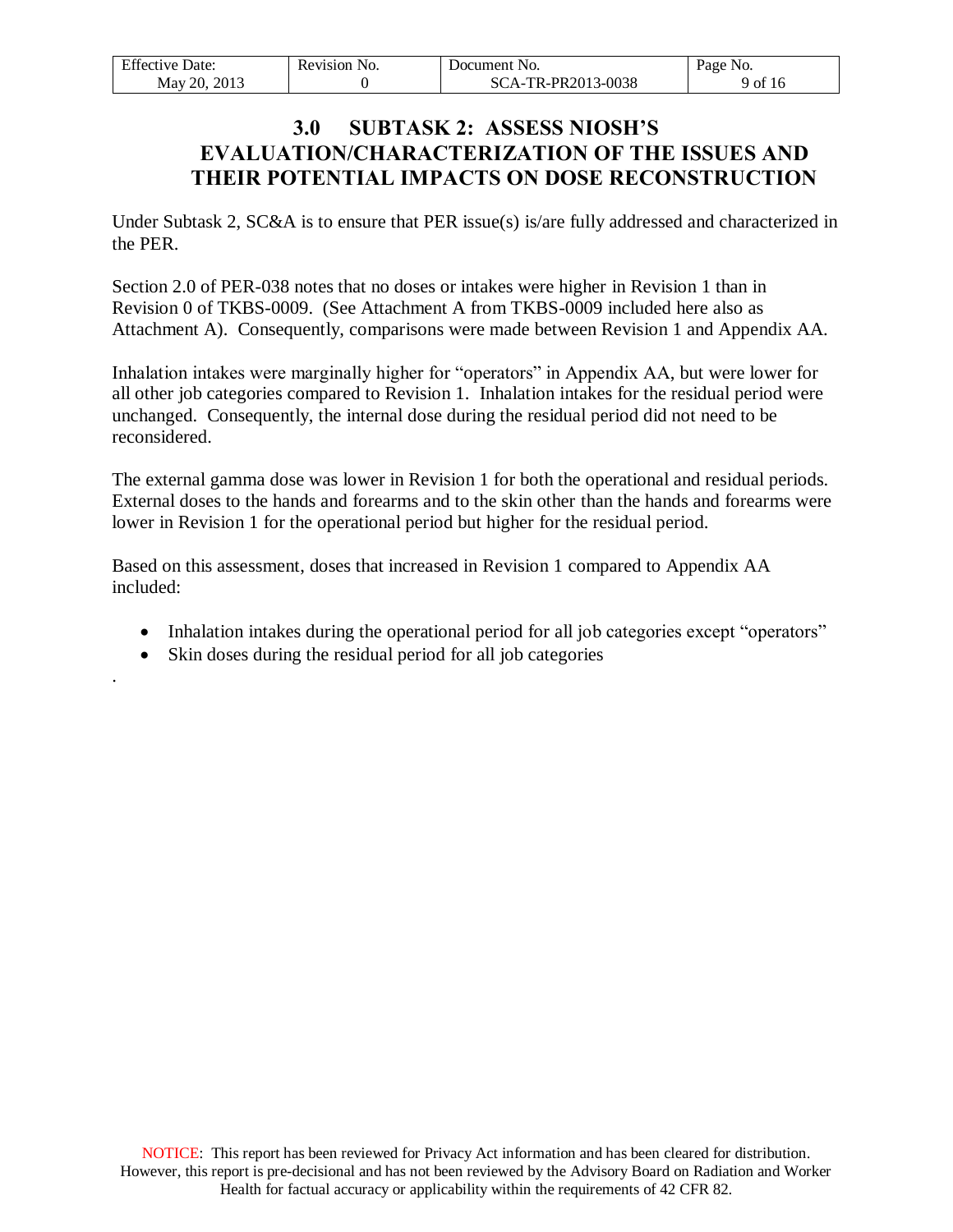| $T^{\alpha}$<br>Jate:<br>-Effective I | NO.<br>Revision | Jocument No.             | Page No.           |
|---------------------------------------|-----------------|--------------------------|--------------------|
| 2013<br>May 20.                       |                 | -TR-PR2013-0038<br>SCA-' | - of<br>-10<br>∡U. |

# <span id="page-9-0"></span>**4.0 SUBTASK 3: ASSESS NIOSH'S SPECIFIC METHODS FOR CORRECTIVE ACTION**

In this section, we assess the methods proposed by NIOSH to address the impacts of the increased doses summarized in Section 3 on completed dose reconstructions. We note that SC&A recently completed a review of Revision 1 of TKBS-0009 (SC&A 2013). During this review, SC&A uncovered new material suggesting that some of the assumptions in Revision 1 of TKBS-0009 may require further revision.

SC&A examined all relevant changes introduced in DCAS-TKBS-0009, Revision 1 (and Revision 0) that gave rise to DCAS-PER-038 and observes the following:

- (1) Changes introduced in DCAS-TKBS-0009 added radiation exposure for external skin dose during the residual period which was not considered in Appendix AA.
- (2) Changes in DCAS-TKBS-0009 reduced external radiation exposure from both photons and electrons during the operating period because of improved modeling using MCNPX to calculate doses. Originally, Appendix AA had relied on empirical data from TBD-6001, which was cancelled. These revisions were based on credible science or employed reasonable, plausible assumptions that were claimant favorable.
- (3) Changes in DCAS-TKBS-0009 increased internal exposures to non-operators because differentiation by job category was eliminated—a simplifying, claimant-favorable assumption. Operator exposure was used for all job categories in the TBD.

The corrective action implemented by NIOSH was to develop criteria based on these changes to Appendix AA to select claims requiring review, and then to recalculate the POCs to determine if these changes altered the prior conclusions regarding the selected claims. SC&A agrees with the NIOSH corrective action approach.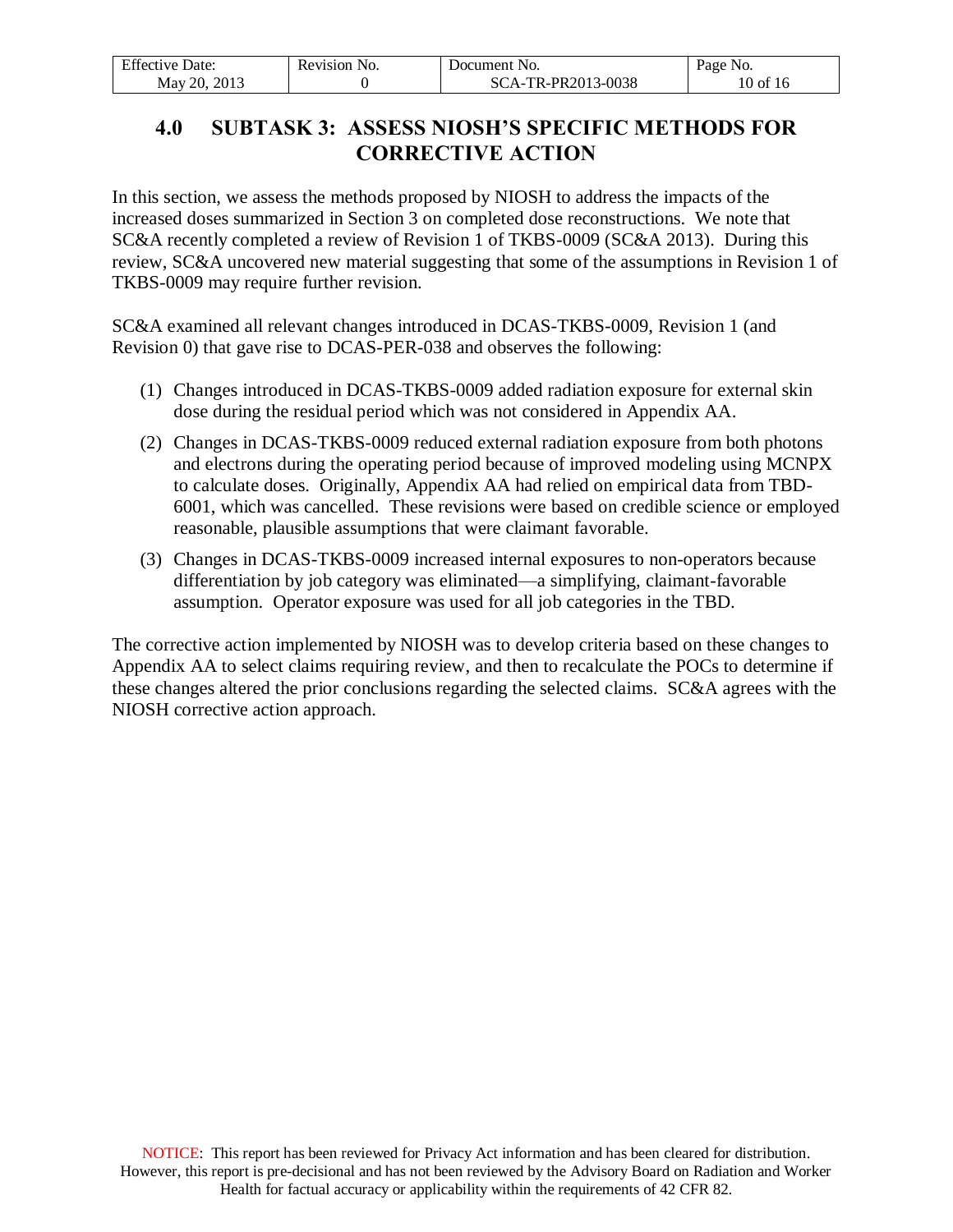| <b>Effective Date:</b> | Revision No. | Document No.       | Page No. |
|------------------------|--------------|--------------------|----------|
| 2013<br>Mav 20.        |              | SCA-TR-PR2013-0038 | of 16    |

# <span id="page-10-0"></span>**5.0 SUBTASK 4: EVALUATE THE PER'S STATED APPROACH FOR IDENTIFYING THE UNIVERSE OF POTENTIALLY AFFECTED DOSE RECONSTRUCTIONS; AND ASSESS THE CRITERIA BY WHICH A SUBSET OF POTENTIALLY AFFECTED DOSE RECONSTRUCTIONS WAS SELECTED FOR RE-EVALUATION**

In Section 3.0 of DCAS-PER-038 titled, "Plan for Resolution or Corrective Action," NIOSH notes that two populations were considered. Criteria for the first population are:

- *1. Probability of Causation (PC) less than 50%*
- *2. Most recent version of the dose reconstruction approved by DCAS on or prior to April 4, 2011 (issue date of revision 0 of the TBD. Revision 1 decreased doses from there).*
- *3. Employed at the Hooker Electrochemical between 1946 and 1976 (residual period).*
- *4. Diagnosed with a skin cancer (only the shallow dose was increased).*

NIOSH identified 14 claims that met the criteria for the first population.

Criteria for the second population are:

- *1. Probability of Causation (PC) less than 50%*
- *2. Most recent version of the dose reconstruction approved by DCAS on or prior to April 4, 2011 (issue date of revision 0 of the TBD. Revision 1 decreased doses from there).*
- *3. Employed at the Hooker Electrochemical between 7/11/1944 and 1/15/1946 (operational period).*

NIOSH identified 39 claims that met the criteria of the second population. Of these, 33 claims were based on the "plant-floor high" or operator job category. Since the inhalation intakes for this category were slightly higher in Appendix AA than in Revision 1 to TKBS-0009, these claims required no further review.

For the remaining 20 claims, NIOSH recalculated the dose using the information in Revision 1 of TKBS-0009, and then calculated the POC for each claim using the Interactive RadioEpidemiological Program (IREP). For 19 claims, the POC was less than 45%, indicating that no further action was required. The remaining claim had a POC between 45% and 50%. NIOSH procedures require that if the initial POC estimate is within that range, 30 additional runs of 10,000 iterations each must be made and averaged [\(http://www.cdc.gov/niosh/ocas/ocasirep.html\)](http://www.cdc.gov/niosh/ocas/ocasirep.html). NIOSH determined that even with the augmented number of IREP runs, the POC remained below 50%.

To summarize: Of the claims reviewed prior to the publication of DCAS-TKBS-0009 and for which the calculated POC was less than 50%, NIOSH identified a total of 20 claims for which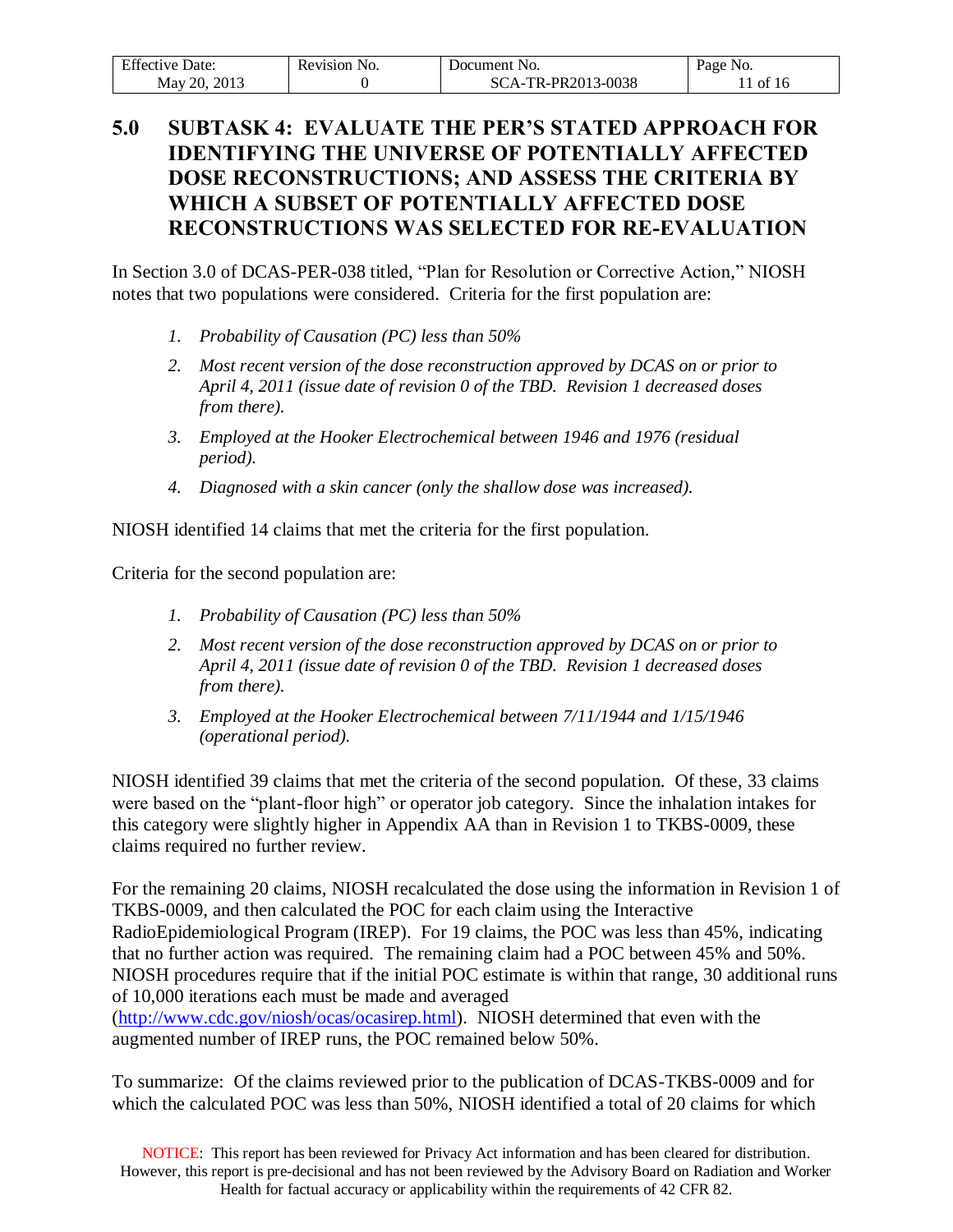| Effective 1<br>Date: | Revision No. | Document No.           | Page No. |
|----------------------|--------------|------------------------|----------|
| May 20,<br>2013      |              | CA-TR-PR2013-0038<br>Ñ | ' of     |

dose reconstructions needed to be redone. POCs for these claims were recalculated and, in every case, based on Revision 1 to DCAS-TKBS-0009, the POC remained below 50%. SC&A concurs that the selection criteria used by NIOSH do, in fact, encompass the universe of potentially affected dose reconstructions and that none of these dose reconstructions exceed a 50% POC using Revision 1 of DCAS-TKBS-0009 as the basis of comparison. However, as discussed in Section 2, SC&A has recently reviewed TKBS-0009 and made several findings which have not yet been resolved.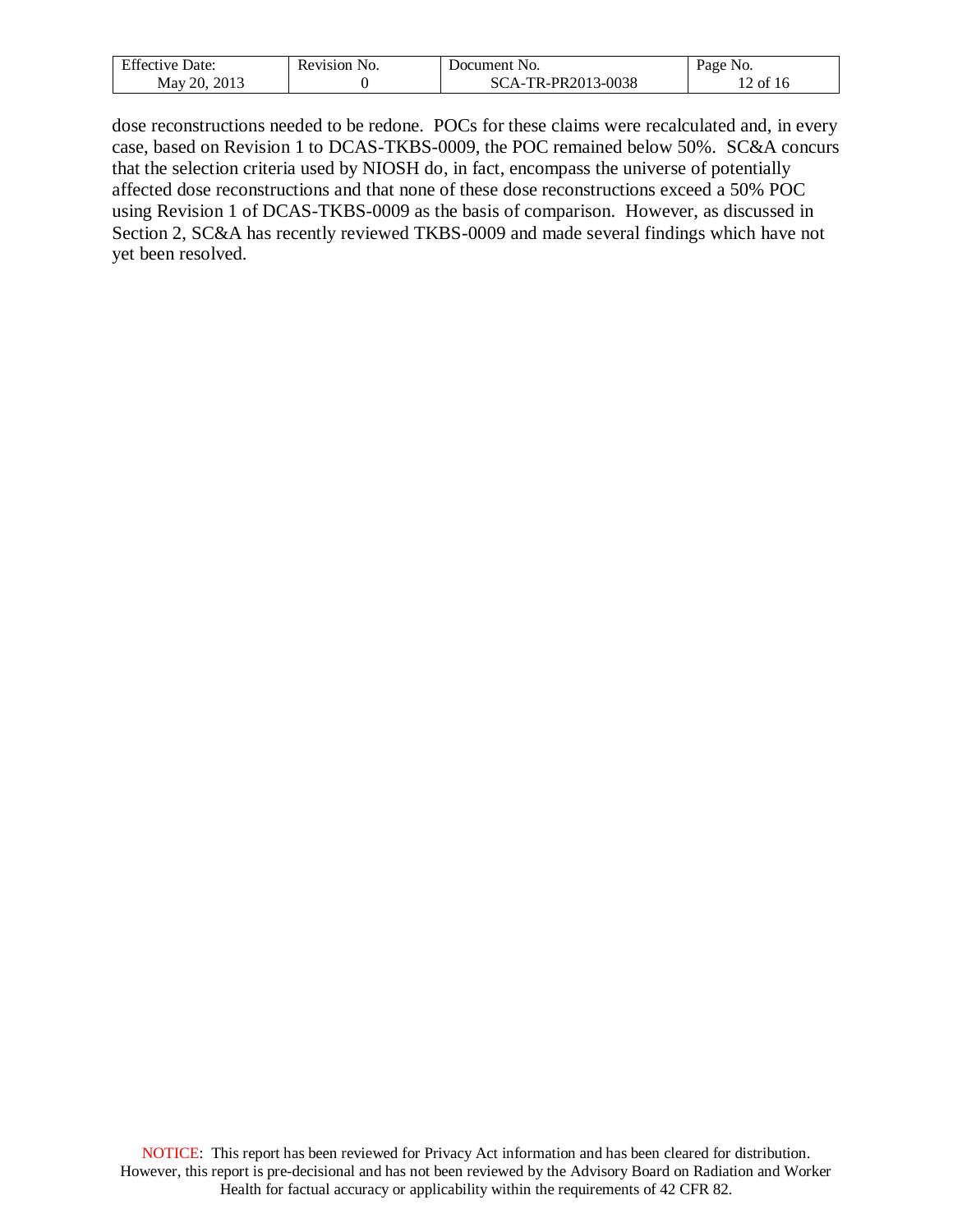| <b>Effective Date:</b> | Revision No. | Document No.       | Page No.           |
|------------------------|--------------|--------------------|--------------------|
| . 2013<br>May 20.      |              | SCA-TR-PR2013-0038 | $13$ of $12$<br>10 |

# <span id="page-12-0"></span>**6.0 SUBTASK 5: CONDUCT AUDITS OF DOSE RECONSTRUCTIONS AFFECTED BY OCAS-PER-038**

The selection and number of dose reconstructions to be audited by SC&A will be made by the Advisory Board. SC&A recommends that such audits be deferred until the resolution of findings on Revision 1 of DCAS-TKBS-0009.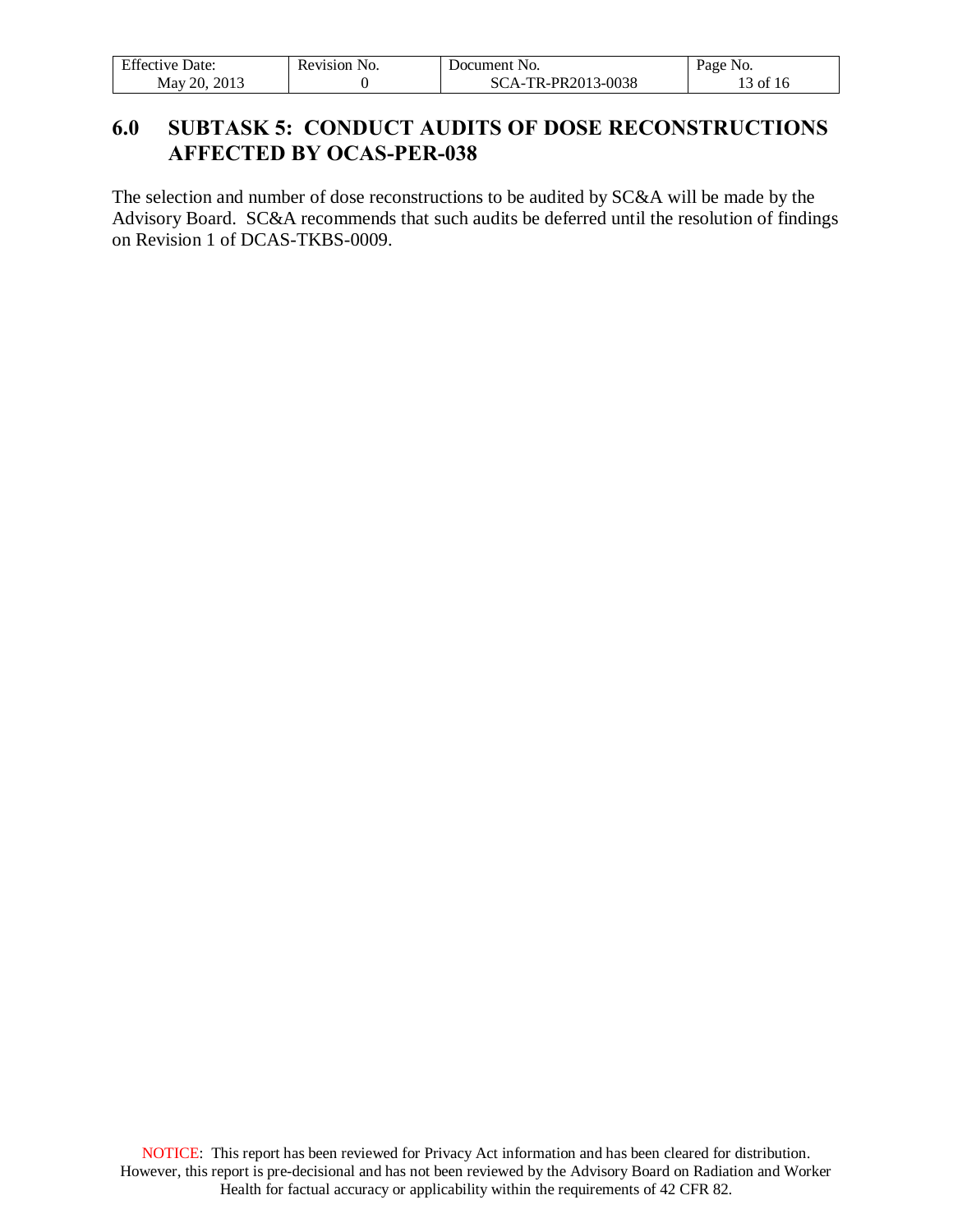| <b>Effective Date:</b> | Revision No. | Document No.       | Page No.                   |
|------------------------|--------------|--------------------|----------------------------|
| May 20, 2013           |              | SCA-TR-PR2013-0038 | $14$ of $1^{\circ}$<br>-16 |

#### **7.0 REFERENCES**

<span id="page-13-0"></span>Battelle 2006. *Site Profiles for Atomic Weapons Employers that Refine Uranium and Thorium*. Battelle-TBD-6001. Revision F0. December 13, 2006.

Battelle 2007. *Site Profiles for Atomic Weapons Employers that Refine Uranium and Thorium – Appendix AA Hooker Electrochemical Company.* Battelle-TBD-6001, Appendix AA. June 15, 2007.

DCAS (Division of Compensation Analysis and Support) 2011a. *Technical Basis Document for the Hooker Electrochemical Company*, Rev. 0. DCAS-TKBS-0009. Division of Compensation Analysis and Support, National Institute for Occupational Safety and Health, Cincinnati, Ohio. April 4, 2011.

DCAS 2011b. *Technical Basis Document for Hooker Electrochemical Company,* Rev. 1. DCAS-TKBS-0009. Division of Compensation Analysis and Support, National Institute for Occupational Safety and Health, Cincinnati, Ohio. June 17, 2011.

DCAS 2012. *Hooker Electrochemical TBD Revisions*. Program Evaluation Report. DCAS-PER-038. Division of Compensation Analysis and Support, National Institute for Occupational Safety and Health, Cincinnati, Ohio. July 24, 2012.

OCAS 2006. *Preparation of Program Evaluation Reports and Program Evaluation Plans,* OCAS-PR-008, Revision 2, Office of Compensation Analysis and Support, National Institute for Occupational Safety and Health, Cincinnati, Ohio. December 6, 2006.

SC&A 2013. *Review of the NIOSH Technical Basis Document for the Hooker Electrochemical Company, DCAS-TKBS-0009*. SCA-TR-SP2013-0034, Rev. 0. SC&A, Inc., Vienna, Virginia. March 2013.

Thomas, W.G., 1944. *Technical Report – Concentration of C-2 Slag*. M-4562. OSTI Identifier 4337668. http://www.osti.gov/energycitations/servlets/purl/4337668.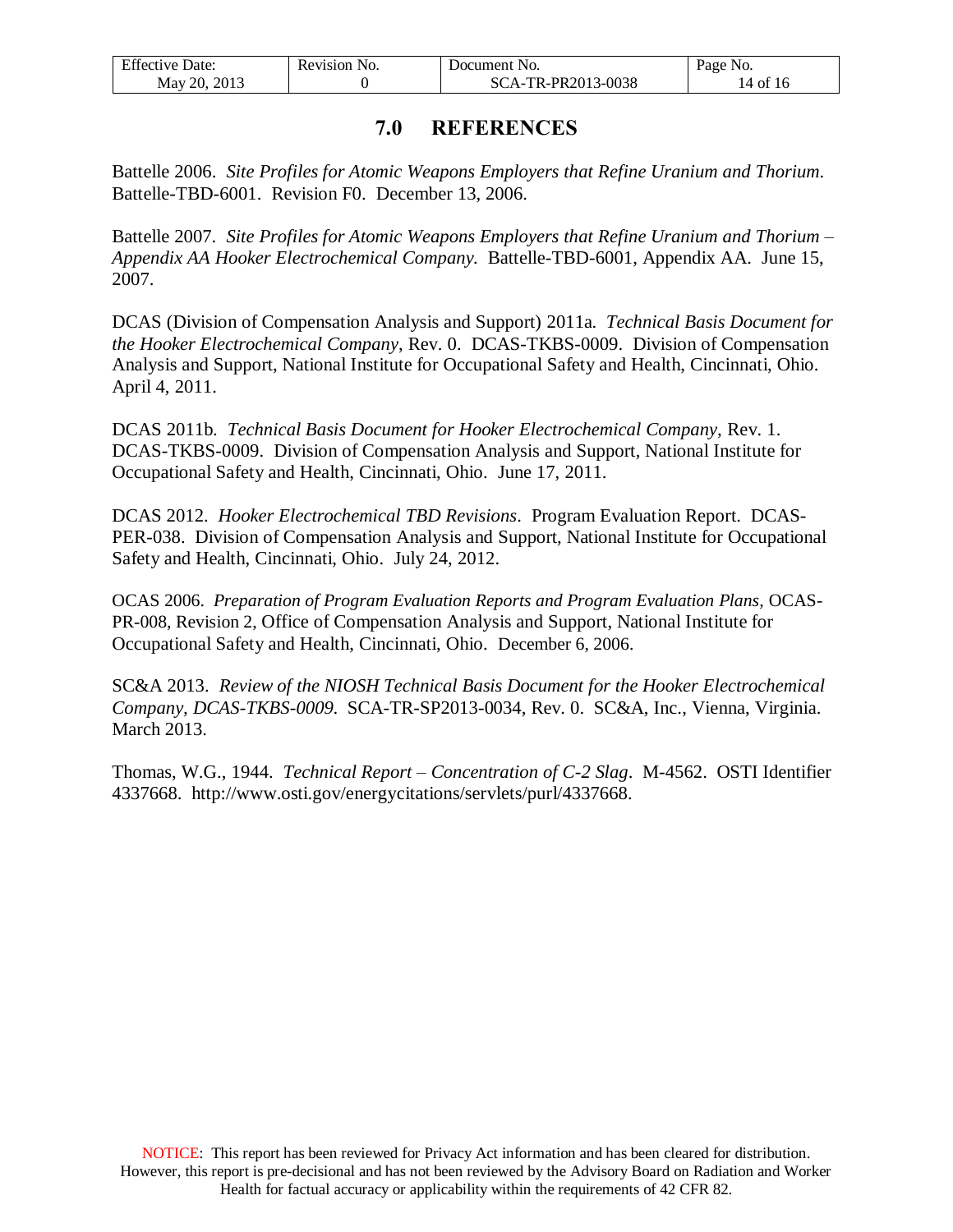| <b>Effective Date:</b> | Revision No. | Document No.       | Page No. |
|------------------------|--------------|--------------------|----------|
| May 20, 2013           |              | SCA-TR-PR2013-0038 | 15 of 16 |

#### <span id="page-14-0"></span>**ATTACHMENT A: COMPARISON OF ASSIGNED DOSES AND INTAKE RATES (SOURCE – DCAS 2012)**

The "Plant Floor High" job category in Appendix AA is equivalent to the "Operator" job category in the TBD. The "Plant Floor Low" job category in Appendix AA is equivalent to the "Laborer" job category in the TBD.

| THRAIGHUIL THIANGS       |               |               |                       |  |
|--------------------------|---------------|---------------|-----------------------|--|
|                          | App. AA       | Rev. 0        | Rev. 1                |  |
| Operational – Operator   | 343 dpm/day   | 340 dpm/day   | 340 dpm/day           |  |
| Operational – Laborer    | 172 dpm/day   | 340 dpm/day   | $340 \text{ dpm/day}$ |  |
| Operational – Supervisor | 85.8 dpm/day  | 340 dpm/day   | 340 dpm/day           |  |
| Operational – Clerical   | 8.58 dpm/day  | 340 dpm/day   | 340 dpm/day           |  |
| $Residual - All$         | $2.2$ dpm/day | $2.2$ dpm/day | $2.2$ dpm/day         |  |
|                          |               |               |                       |  |

**Inhalation Intakes**

Ingestion intakes are proportional to the inhalation intakes in each revision

Appendix AA inhalation rates converted from pCi/day to dpm/day

#### **External Gamma**

|                          | App. AA (mr/year) | Rev. $0 \,$ (mr/year) | Rev. $1$ (mr/year) |
|--------------------------|-------------------|-----------------------|--------------------|
| Operational – Operator   | 147               | 14.755                | 1.885              |
| Operational - Laborer    | 73.4              | 0.455                 | 0.455              |
| Operational – Supervisor | 36.9              | 0.228                 | 0.228              |
| Operational – Clerical   | 3.69              | 0.0228                | 0.0228             |
| Residual – Operator      | 137               | 0.455                 | 0.455              |
| Residual – Laborer       | 68.6              | 0.455                 | 0.455              |
| Residual – Supervisor    | 34.3              | 0.228                 | 0.228              |
| Residual – Clerical      | 3.43              | 0.0228                | 0.0228             |

Appendix AA values converted from mr/day to mr/year

#### **External skin (other than hands and forearms)**

|                          | App. AA (mrem/year) | Rev. 0 (mrem/year) | Rev. 1 (mrem/year) |
|--------------------------|---------------------|--------------------|--------------------|
| Operational – Operator   | 358                 | 334.5              | 69.9               |
| Operational - Laborer    | 179                 | 40.5               | 40.5               |
| Operational – Supervisor | 87.6                | 20.3               | 20.3               |
| Operational – Clerical   | 7.3                 | 2.03               | 2.03               |
| Residual – Operator      | $\theta$            | 40.5               | 40.5               |
| Residual – Laborer       | $\Omega$            | 40.5               | 40.5               |
| Residual – Supervisor    | 0                   | 20.3               | 20.3               |
| Residual – Clerical      | 0                   | 2.03               | 2.03               |

Appendix AA values converted from mrem/day to mrem/year

NOTICE: This report has been reviewed for Privacy Act information and has been cleared for distribution. However, this report is pre-decisional and has not been reviewed by the Advisory Board on Radiation and Worker Health for factual accuracy or applicability within the requirements of 42 CFR 82.